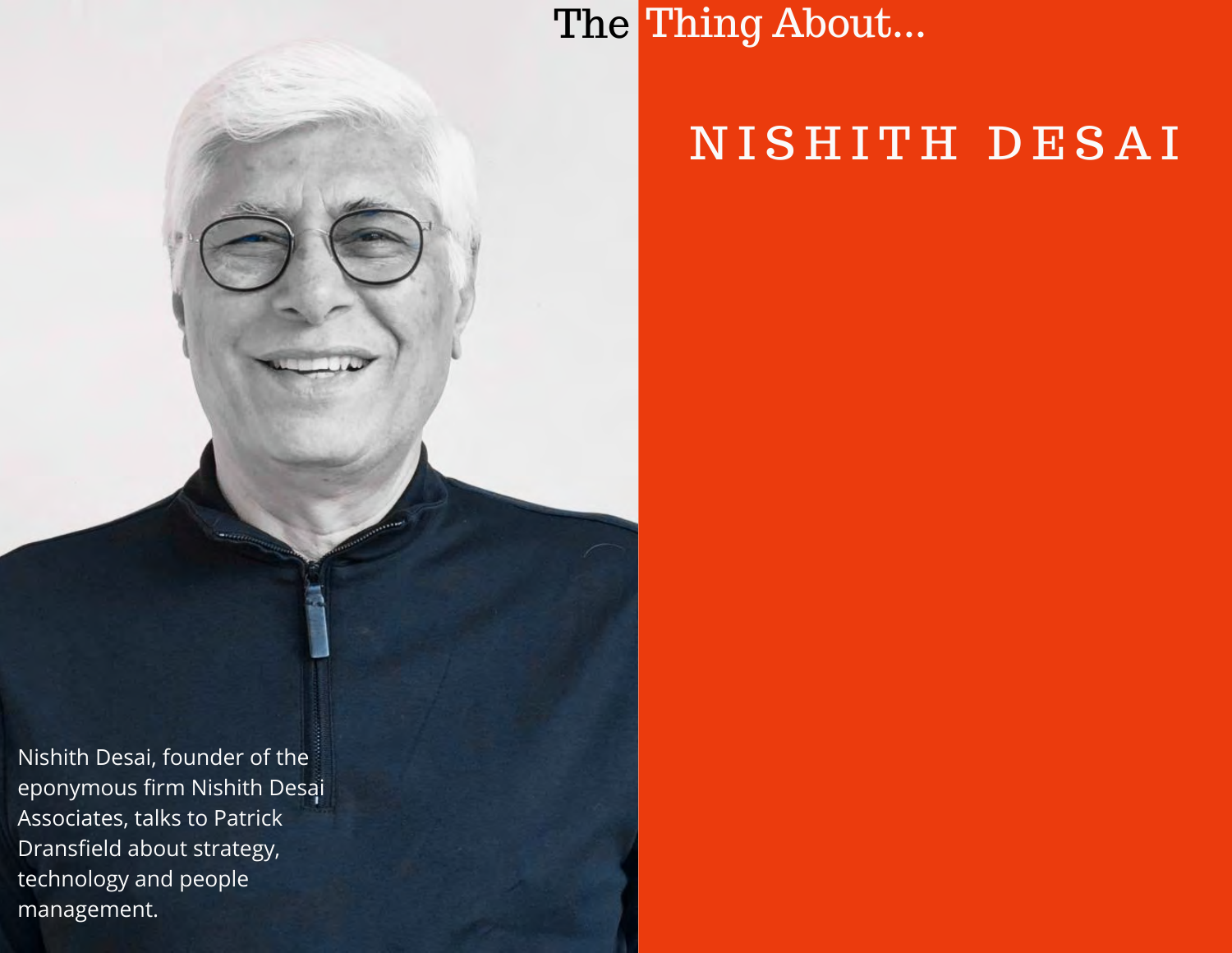**Patrick: You created 'Nishith Desai Associates' as a 'green field'. Please share with us the journey from its origins in 1984 to the present day. Have your early ambitions for the firm been realized already?**

**Nishith:** Obviously, the journey from 1980s to 2020 is a long one, although to me it looks like yesterday! Sometime in 1984, I stumbled upon an assignment from Dupont to work on a 'corporate philosophy and strategy' study – quite an unusual thing for a lawyer. It involved primary and secondary research to understand the philosophies pursued by various multinationals in India and their consequences. It taught me a lot. So, when I decided to set up a law firm, I decided not to be in a rush. Instead, I chose to study some 100 professional services firms over a period of the next four years.

I studied their philosophies, strategies, organizational behaviour and so on. I chose the elements that were most suited to my needs. From this emerged a vision and a thinking that a law firm need not be the 'biggest' to create an impact. At every size of a firm, it can make a difference. It's about positioning and not size. In the process, I developed a vision to create a 'Nano Firm'- a firm that is small but thinks 'Big' and does 'Big', using technology, research and a culture of learning\*. In the profession it's all about 'brain count', not the head count. It's about technology and organizational behaviour. I have learned over the years that success is all about 'focus'.

In terms of positioning, I decided to set up the 'Firm of the Future' and developed a research and innovation-based approach: Anticipate, Prepare and Deliver. This meant, think of the future developments in technology, the new business models, social, political and economic spheres. Every such development brings newer legal, tax or ethical issues. Researching into this helped

us to prepare for 'next generation' issues and helped clients deal with them at 'the speed of thought'.

As a shot in the arm, India opened up its economy in 1991, and suddenly all new age issues began to hit the road. All the work I had done in the previous decade internationally came in handy.

In hindsight I must say, in many ways my vision of the 1990s has come to fruition. Some planned, some unplanned and fuzzy logic helped me. As they say, business is the highest form of art!

# **Patrick: Not all law firms have the privilege of tearing up the playbook and starting from scratch again. What parts of your strategic thinking could apply to other 'legacy' law firms, do you think?**

**Nishith:** Legacy law firms' biggest strength is their longstanding value systems without which they would not have survived for so long. Though I feel that they often lack the courage to adopt to new ideas. For example, breaking off the hierarchy or sending some existing practices to 'the dogs' and taking the risk of truly investing in the future. That seems to be missing from many firms nowadays.

There was a time when all firms aspired to be the biggest and full service - like the super market. It did not seem to matter whether or not there was value creation in that model. That led to culture wars and turned law firms from professional to business enterprises. They began to think like 'Big 4' accounting firms and investment bankers. There needs to be a fundamental shift back in the truth that the society has reposed trust in and accorded privileges to lawyers as 'officers of the court', not investment bankers. Indeed, there are exceptions, so please note I am not generalising.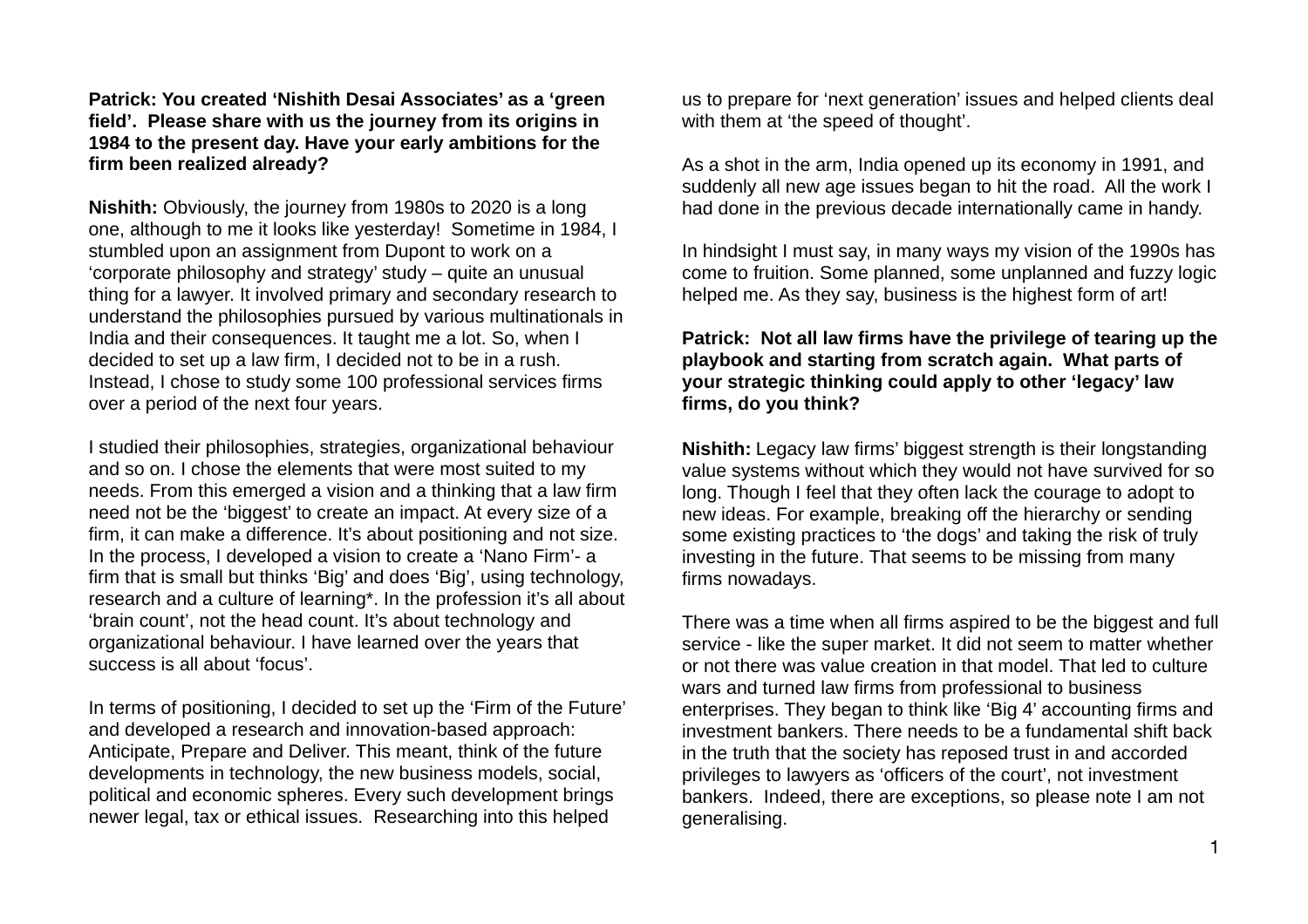**Patrick: Nishith Desai Associates has become closely associated with legal innovation and the development of technology related to legal practice. The crowning glory is the dedicated legal research facility called** *'Imaginarium Aligunjan'***. Please share with us your thoughts relating to technology, innovation and the law in the context of the development and results so far of this dedicated legal research facility.** 

**Nishith:** As a new generation law firm, we would not have become an India Centric global law firm without differentiating ourselves. I wanted to create a law firm of the future - that had passion to change the world for the better. I was not obsessed by competiton but by co-opetition, technology, research & academics and innovation. Technology is a greatest social leveler - it allows the smallest player to compete with the biggest; and the newest, with the oldest. When traditional firms took pride in looking at their past and focusing on present cash flows, I thought of focusing on the future and creating new value propositions.

After about 20 successful years, I thought of institutionalising some of my knowledge. I thought the power of thinking and human imagination are enormous and highly motivating. Hence, I decided to set up a blue sky thinking and research campus called 'Imaginarium AliGunjan' [\(https://aligunjan.com/](https://aligunjan.com/Imaginarium-Aligunjan.pdf) [Imaginarium-Aligunjan.pdf](https://aligunjan.com/Imaginarium-Aligunjan.pdf)) which is located about half an hour from Mumbai in a place called Alibaug. I also decided to showcase latest technologies. The facility is fully IOT driven and among the most high tech in India so that people's mindset opens up to the next level. The facility is 'purpose driven' and not just confined to law. Innovations happen when you look beyond your own industry. The idea is to bring people from different

disciplines together and think big, think creatively and change the world.

We do not rent out the facility but allow it to be used free by those who want to do high level thinking and undertake breakthrough innovation. It's a 'private property for public good'. We have had Nobel prize winners and Oscar nominees, well known economists and medical professionals come and brainstorm. It's an apolitical and areligious pantheon of a sort.

We are fortunate to have been recognised as 'Asia's Most Innovative Law Firm' by the 'FT Innovative Lawyers' report and ranked among the top innovative lawyers for five consecutive years. We have done a lot of research in the area of blockchain and crypto-currencies, autonomous vehicles, underwater drones and flying cars, smart cities, convergence of mobility, Al and Robotics, AR and VR, medical devices, among others. We are working on the future impact of law on sovereignty, parliament, poverty, wars and autonomous weapons.

**Patrick: One of the areas that many managing partners struggle with presently is Client Development. Please share with us your approach to old clients and your approach to new clients. How is the firm doing as a whole in the post-Covid 19 'New Dynamic'?**

**Nishith:** I believe our strategy should be such that we don't have to chase the client, but clients seek to chase us! Otherwise, we are not a strategic player but only a tactical one and a commodity practitioner. Here are some old principles, and some new. For example, management theory suggests that 80% of the work comes from existing clients. These days clients want us to be future-ready and solution-oriented. Long ago I learned a lesson from a book called 'The Discipline of the Market Leaders'.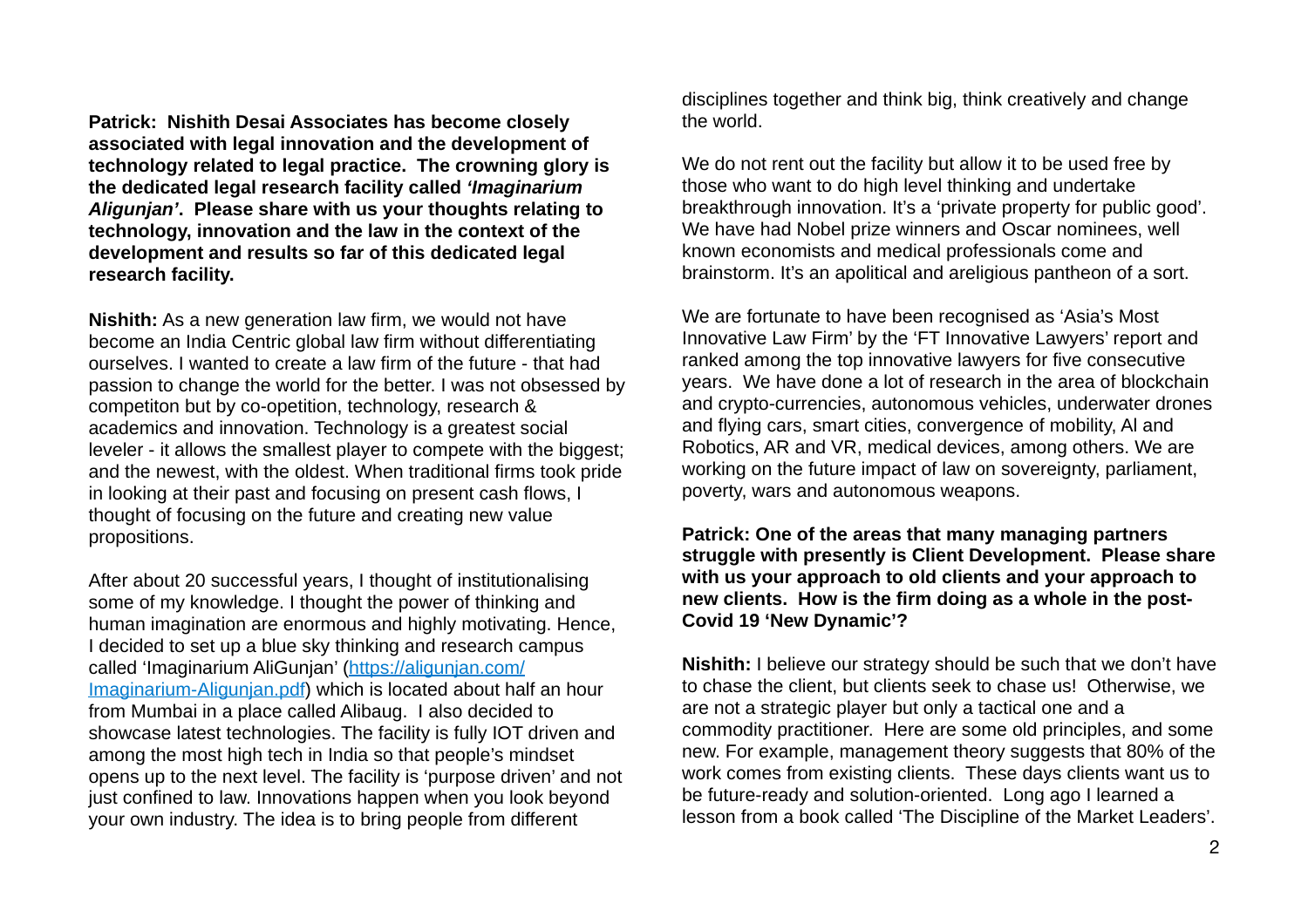It says, to be a market leader you need to only do two things: choose your customer and narrow your focus. You must know what kind of customer (client) you want. Once done, then narrow your focus on all the needs of that client and be prepared.

Another thing that we did was to make all our marketing knowledge-driven and not advertisement- oriented. ROI from advertisements for professions is said to be only 2%. Last year as soon as lockdown started, we launched a ['Client Continuing](http://www.nishithdesai.com/fileadmin/user_upload/images/Events/cCep/NDA_cCep_Event_Material.html)  [Education Program](http://www.nishithdesai.com/fileadmin/user_upload/images/Events/cCep/NDA_cCep_Event_Material.html)' (CCEP) and conducted about 300 webinars in the first three months. These sessions covered a compelling array of subjects and offered learning opportunities and insights to our clients and core constituencies during a time of flux. One can view them on our website. We had one on one 'No agenda' meetings with the CEOs and decision makers to understand their business dynamics and guide them on to how to meet the challenges of Covid-19 and prepare for the times to come. Luckily, during lockdown all of them had good relaxed time. We aimed to do one meeting a day with CEOs. Although we could not obviously do so, we ended up doing many and strengthened our relationships.

2021 is likely to be the best year for us amongst the last 30 years. The initiatives we took in 2020 in terms of CCEPs, CEO meetings, researching on new areas really helped us.

## **Patrick: A lot of ink has been spilled relating to generation issues and management. How does Nishith Desai Associates provide 'purpose' for all stakeholders within the firm, from the Generation Z youngest recruits (1997-2012) to Baby Boomer (1946-64) senior management?**

**Nishith:** Our objective is very clear as far as hiring is concerned. We want to create 'a new generation of socially conscious

lawyers'. The firm is driven by a purpose 'to change the world for the better- together'. Our experience is Generation Z is more interested in 'purpose' than just the compensation. They want holistic growth not just money. They look for happiness in the work they are doing.

Similarly, we generally focus on the clients who have a potential to be disruptive, to think without borders and to constantly reinvent themselves. As is said, 'you are known by the company you keep', so client selection is an important part of the game. It takes time to build clientele but once done, it's fulfilling, it's fun.

Our firm has a culture based on happiness, competency and 'freedom with responsibility and accountability' and an organization model that is flat, inclusive, trust-based, nonhierarchical and title-agnostic. We have just two broad levels: members and leaders. Every professional has full freedom to become visible experts and develop their careers to become thought and impact leaders in the profession and society. All our people, of all generations, are bound by that common purpose and passion and hence find infinite opportunities to lead and forge exceptional professional paths – with the firm as their platform for doing so. The firm and its professionals co-create their unique career trajectories with their chosen pace and approach.

Interestingly, while we steered this course intuitively and went contrary to the lock-step, linear, hierarchical partnership structure, experts predict the need for such adaptive, networked, skill-centric workplace models. Futurists such as April Rinne indicate that the fast-paced, productivity-driven, hierarchical career path will be redundant  $-$  in the hybrid workplace, multiple portfolios of skillsets and career growth will become the norm.